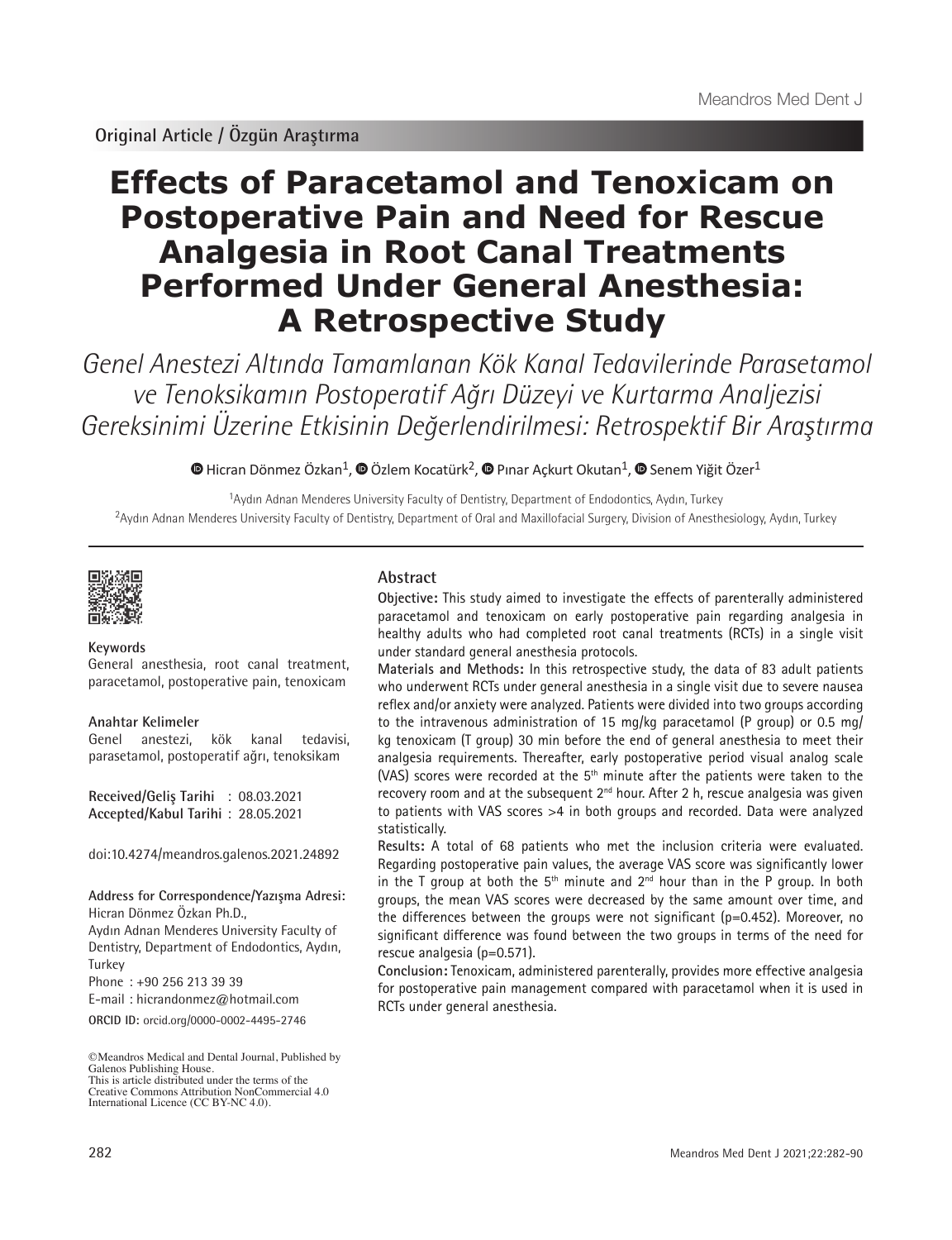# **Öz**

**Amaç:** Bu çalışmanın amacı, standart genel anestezi protokolleri altında tek seansta kök kanal tedavileri tamamlanan sağlıklı erişkinlerde analjezi amacı ile parenteral uygulanan parasetamol ve tenoksikamın erken dönem postoperatif ağrı üzerine etkinliklerinin araştırılmasıdır.

**Gereç ve Yöntemler:** Bu retrospektif araştırmada, şiddetli bulantı refleksi ve/veya anksiyete sebebiyle genel anestezi altında kök kanal tedavileri tek seansta gerçekleştirilen 83 yetişkin hastanın verileri incelenmiştir. Hastalar, analjezi gereksinimlerinin sağlanması için genel anestezi sonlanmadan 30 dakika önce 15 mg/kg parasetamol (grup P) veya 0,5 mg/kg tenoksikamın (grup T) intravenöz olarak uygulanmasına göre iki gruba ayrılmıştır. Sonrasında, hastaların derlenme odasına alındıktan sonra 5. dakikadaki ve takip eden 2. saatteki erken postoperatif dönem vizüel analog skala (VAS) ölçümleri kayıt edilmiştir. Her iki grupta da 2 saat sonunda VAS skorları 4 üzerinde olan hastalara kurtarma analjezisi uygulanmış ve kayıt edilmiştir. Veriler istatistiksel olarak analiz edilmiştir.

**Bulgular:** Dahil edilme kriterlerini karşılayan toplam 68 hasta değerlendirmeye alınmıştır. Postoperatif ağrı değerleri açısından hem 5. dakikada hem de 2. saatte grup T'de grup P'ye göre istatistiksel olarak anlamlı olarak daha düşük VAS skor ortalamaları gözlenmiştir. Her iki grupta da VAS skor ortalamaları zamanla aynı ölçüde azaltmıştır ve gruplar arası fark istatistiksel olarak anlamlı değildir (p=0,452). Ayrıca, kurtarma analjezi ihtiyacı bakımından da iki grup arasında anlamlı fark görülmemiştir (p=0,571).

**Sonuç:** Genel anestezi altında uygulanacak kök kanal tedavilerinde postoperatif ağrı yönetimi açısından parenteral olarak uygulanan tenoksikam, parasetamole kıyasla daha etkin analjezi sağlamaktadır.

## **Introduction**

Dental anxiety is defined as an undescribable state of intense unease that develops due to fear and anxiety related to dental treatment (1). Today, despite the use of effective local anesthetic and analgesic drugs, many patients still have anxiety problems related to dental treatments (2,3). In the treatment of dental anxiety, general anesthesia procedures are used when psychological approaches are not sufficient (4). General anesthesia is described as a situation in which a patient is rendered unconscious, completely or partially loses his protective reflexes, no responses to physical and verbal stimuli, airway patency cannot be achieved, and is connected to a respiratory support unit (1). Pain is the most common complication observed after operations performed under general anesthesia (5). Pharmacological, surgical and non-pharmacological methods are used in the management of postoperative pain (6). In pharmacological applications, drugs are precribed upon the request of a doctor and administered using different methods. The purpose of this method is the maximum relieve of pain with no or minimal side effects. Pain control with pharmacological methods aims to reduce the patient's pain in the postoperative period with narcotic and non-narcotic analgesics applied in the peroperative period. These protocols are determined by considering the type of surgery and individual characteristics and according to the expected pain intensity (6). In addition, it has been reported that effective management of postoperative

pain after surgery ensures shortened recovery time and decreased duration of hospital stay (7). At the same time, effective analgesia provided to patients can prevent many complications that may develop (8,9).

Restorations, endodontic treatments, periodontal and surgical procedures are performed under general anesthesia for children and adults with mental illness, anxiety problems, psychological disorders and severe nausea reflexes (10-12). Although root canal treatments (RCTs) under general anesthesia is technically difficult and time consuming, it is indicated for teeth that can remain functional (10). Postoperative pain after RCT is one of the most common complications (13,14) and its incidence has been reported between 3 to 58% (14). Although the main purpose of endodontic treatment is to produce appropriate biological results, it should be ensured that the patient does not feel pain during and after the treatment (14). Postoperative pain is as a result of many factors and its causes are divided into preoperative and procedural factors. Several factors such as the gender and age of the patient, the presence of systemic disease, the presence of preoperative pain, the condition of the pulp, the number of visits, and the use of intra-canal medication can affect postoperative pain (15). The management of postoperative pain after RCT is multifactorial and includes the combination of a good endodontic procedure and appropriate use of analgesics. Most of the drugs used to manage postendodontic pain consist of non-narcotic analgesics including paracetamol,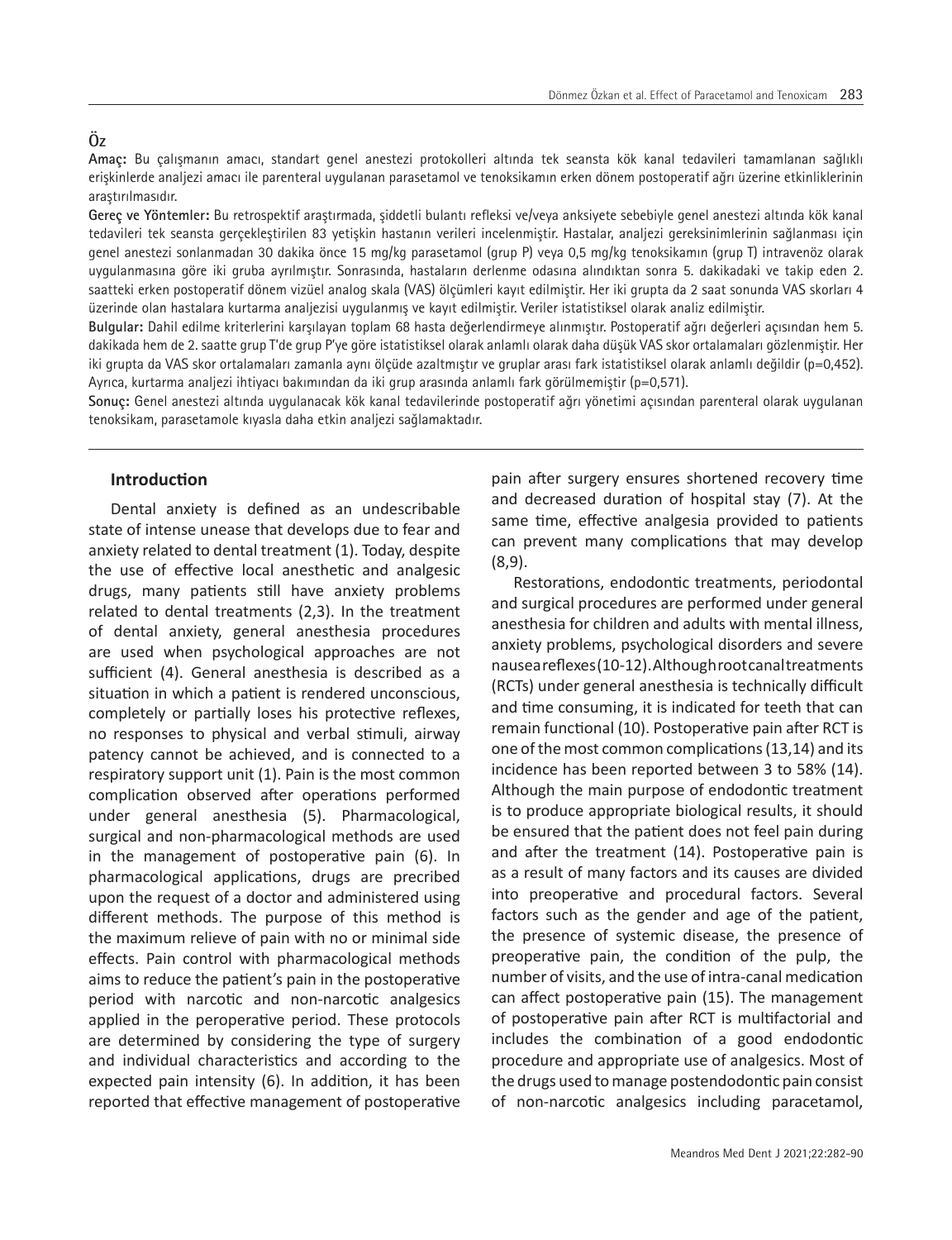non-steroidal anti-inflammatory drugs (NSAIDs) and narcotic analgesics (16).

Paracetamol is an analgesic agent that is thought to have an effect on the central nervous system through central cyclooxygenase (COX) inhibition and is thought to have a significant effect on platelet aggregation (17). On the other hand, tenoxicam is a NSAID that can be used reliably with minimal hematological side effects, has a long half-life and sufficient analgesic effect. Due to the low incidence of side effects, these two analgesic drugs are agents used in outpatient surgical procedures (18).

RCTs completed under general anesthesia are performed in single visit. There are few studies evaluating postoperative pain in dental procedures completed under general anesthesia (19,20). However, management of early postoperative pain in endodontic treatments performed under general anesthesia has never previously been investigated in the literature. Therefore, the aim of this study was to investigate the effects of parenterally administered paracetamol and tenoxicam on early postoperative pain in healthy adults under standard general anesthesia protocols for analgesia. The null hypotheses of the present study are as follows;

1. There was no difference between the paracetamol and tenoxicam groups in healthy adults undergoing RCTs under general anesthesia on early postoperative pain.

2. There was no difference between the groups in terms of the need for rescue analgesia after the administration of paracetamol and tenoxicam.

## **Materials and Methods**

This study was conducted with an approval from the Non-Invasive Clinical Research Ethics Committee (protocol no: 2020/75, date: 02.07.2020) of the Faculty of Medicine Aydın Adnan Menderes University. This retrospective study was carried out by scanning the files of 83 adult patients between the ages of 18-60 who were referred to Faculty of Dentistry, Aydın Adnan Menderes University, during a threeyear period between January 2016 and December 2018. Patients were only limited to have performed endodontic and restorative treatments under general anesthesia. Inclusion and exclusion criteria are presented in Table 1. Before the general anesthesia consents forms stating that the patients data can bu used in the scientific research were signed by the patients.

#### **Preoperative Evaluation**

Routine hemogram, blood glucose, liver enzymes, kidney function tests, blood electrolyte values, coagulation markers were evaluated for all patients to be treated in the operating room. Patients who had no issues in physical examination and blood tests were approved for procedures under general anesthesia. Each patient was made to observe at least an 8 hours fasting period prior to the operation. IV vascular access was established for patients on the day of operation. Routine vital signs of the patients and preoperative period anxiety levels were recorded according to Beck Anxiety scale. Beck Anxiety scale is an index with questions scaling up to 63 points. Patients' anxiety levels were determined as; 0-7 points: no anxiety, 8-15 points: mild anxiety, 16-25 points: moderate anxiety, 26-63 points: severe anxiety.

After determining the anxiety levels of the patients, midazolam at a dose 0.04-0.05 mg/kg (maximum dose not exceeding 4 mg) was administered as IV 15 minutes before the surgery for premedication, All preoperative practices are routine clinical procedures specified in the files.

#### **General Anesthesia Procedure**

A routine general anesthesia protocol was applied to all patients who came to the General Anesthesia Unit. All patients were preoxygenated with a face mask after their monitorization. The same anesthesiologist (Ö.Ö.) with 10 years of clinical experience performed all of the procedures. Fentanyl  $1-2 \mu g$ .kg $^{-1}$  IV, propofol 2-2.5 mg.kg $^{-1}$  IV and rocuronium 0.5-0.6  $\mu$ g.kg $^{-1}$  IV were administered for induction. One minute after unconsciousness and respiratory suppression, nasal intubation was performed with a flexible spiral tube. In the maintenance of anesthesia, 1.5-2% sevoflurane was used in a mixture of  $N_2$ O 1.0 L/min,  $O_2$  1.0 L/min. Rocuronium 0.15-0.2 mg.kg<sup>-1</sup> IV bolus was administered as an additional muscle relaxant. Metoclopramide 0.2 mg.kg-1 IV was administered to each patient as an antiemetic before the end of general anesthesia. All intraoperative practices are routine procedures specified in the files.

#### **Endodontic Treatment Procedure**

All endodontic treatment procedures in this study were performed in a single session under general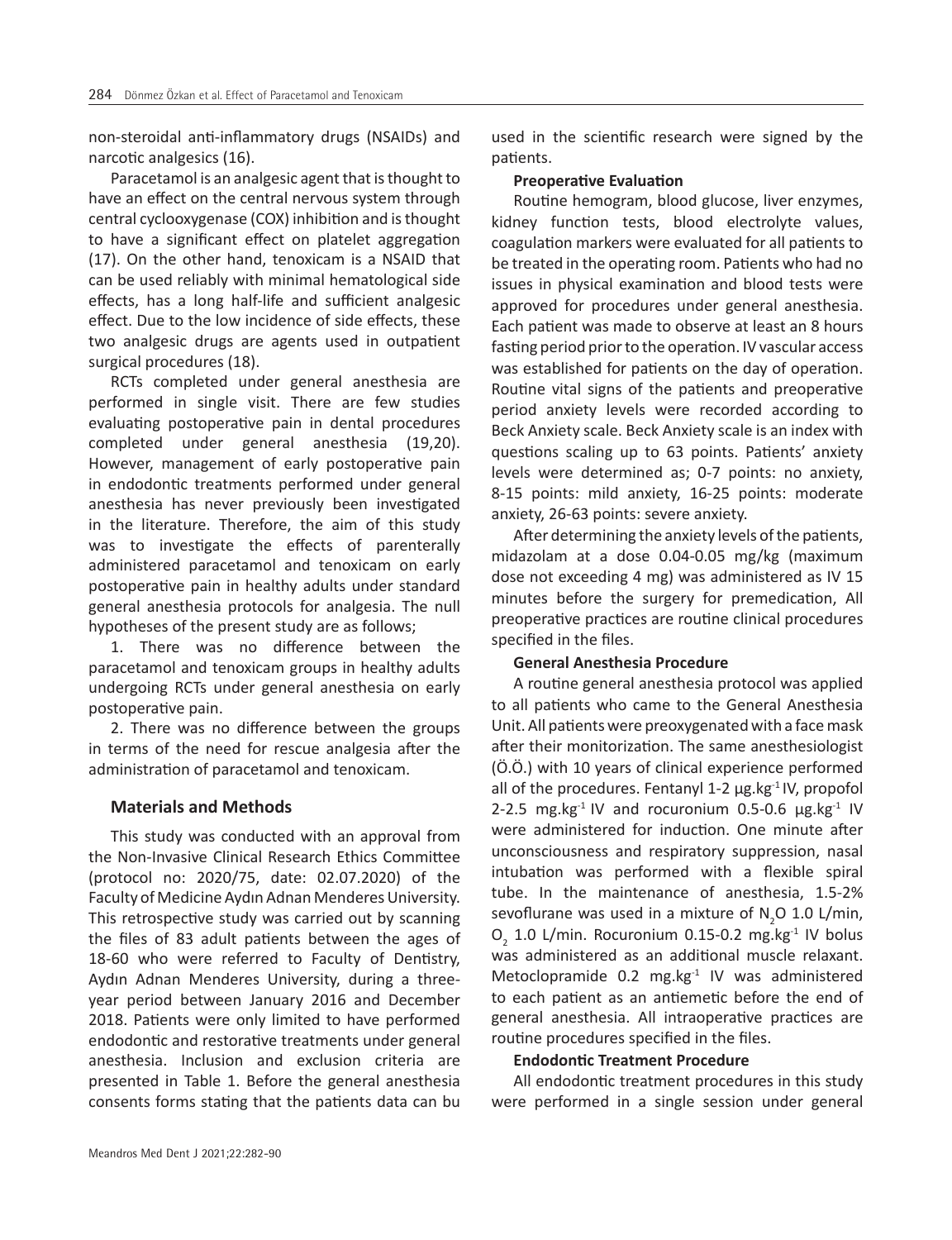anesthesia by endodontists with at least 5 years of experience. Root canal lengths were determined with the help of an endodontic apex finder (VDW, München, Germany) after opening the entrance cavity under rubberdam isolation. All canals were preformed with K-type hand files (DiaDent, Cheongju, Korea). The root canals were then shaped by applying the recommended file sequence with the Protaper Next rotary file system (ProTaper Next; Dentsply Sirona, Ballaigues, Switzerland) at the torque and speeds recommended by the manufacturer. Between each file, 2 mL of irrigation with 2.5% NaOCl was made, and in total, each channel was irrigated with at least 12 mL of NaOCl. For final irrigation, 2 mL of 17% EDTA, 2 mL of 2.5% NaOCl and 2 mL of distilled water was applied to each root canal, respectively. The root canals were then dried with sterile paper cones and filled with epoxy resin-containing root canal sealer (AH Plus; Dentsply DeTrey, Konstanz, Germany) and Gutta-percha cones (Dentsply Sirona) using a single cone technique. Teeth whose RCTs were completed were permanently restored using a single-stage selfadhesive (Tokuyama Bond Force, Tokuyama Dental, Tokyo, Japan) and light-cured composite restoration material (Clearfil Majesty, Kuraray, Tokyo, Japan).

#### **Analgesia Dose**

As a routine analgesia protocol, 15 mg/kg paracetamol or tenoxicam 0.5 mg/kg was administered intravenously 30 minutes before the end of general anesthesia to patients who underwent dental treatments under general anesthesia in our operating

room. The choice of tenoxicam or paracetamol was made according to the availability of the drugs in the hospital pharmacy during the study period. In the recovery unit, the postoperative pain levels of the patients were routinely assessed using a 10 cm visual analog scale (VAS) (beginning from -0- "no pain", to the other end -10- "unbearable pain"). In addition, the patients were followed in terms of other expected side effects and their data were recorded in the patient files (nausea, vomiting, gastric burning and/or pain, rash, allergic reaction, bleeding). Patients with VAS> 4 are given 0.5 mg/kg tramadol as rescue analgesia as mentioned in the studies of Niemi-Murola et al. (21) and Gupta et al. (22). These informations were recorded in the patient files.

Patients treated with paracetamol were sorted into group P and patients given tenoxicam in group T. Early postoperative VAS measurements were recorded at the  $5<sup>th</sup>$  minute and subsequently at  $2<sup>nd</sup>$  hour after the patients in both groups were taken to the recovery room. The patients' initial anxiety levels, demographic data, number of teeth treated with RCT, duration of general anesthesia, postoperative pain VAS values and rescue analgesia requirements were statistically evaluated.

#### **Statistical Analysis**

IBM SPSS version 25.0 (IBM, New York, NY, USA) package program was used for the analysis of the data obtained in this study. Shapiro-Wilk test, kurtosisskewness values and histogram graphics were used to test the compliance of the data of the study to normal

| Table 1. Inclusion and/or exclusion criteria of patients                                                                                             |                                                                                                                                                     |  |  |  |
|------------------------------------------------------------------------------------------------------------------------------------------------------|-----------------------------------------------------------------------------------------------------------------------------------------------------|--|--|--|
| Inclusion criteria                                                                                                                                   | <b>Exclusion criteria</b>                                                                                                                           |  |  |  |
| Patients between the ages of 18-60 and who were physically<br>and/or mentally healthy<br>Patients who consented to the use of their data in research | Patients who did not consent to and/or from whom consent was<br>not obtain for the use of their data in research                                    |  |  |  |
| Patient in the I-II group of the ASA (American Society of<br>Anesthesiologists)                                                                      | Mentally unhealthy and ASA III-IV group patients                                                                                                    |  |  |  |
| Patients undergoing a routine general anesthetic procedure                                                                                           | Patients undergoing treatments other than routine general<br>anesthesia procedures                                                                  |  |  |  |
| Patients who have completed at least one root canal treatment<br>in a single visit during general anesthesia                                         | Patients who have undergone surgical, periodontal and/or<br>prosthetic procedures together with endodontic procedures<br>during general anesthesia. |  |  |  |
|                                                                                                                                                      | Patients allergic to paracetomal<br>Patients allergic to non-steroidal anti-inflammatory agents and/or<br>have a history of asthma                  |  |  |  |
|                                                                                                                                                      | Patients who had pain in the preoperative period and/or used<br>painkillers at least 3 days before the operation                                    |  |  |  |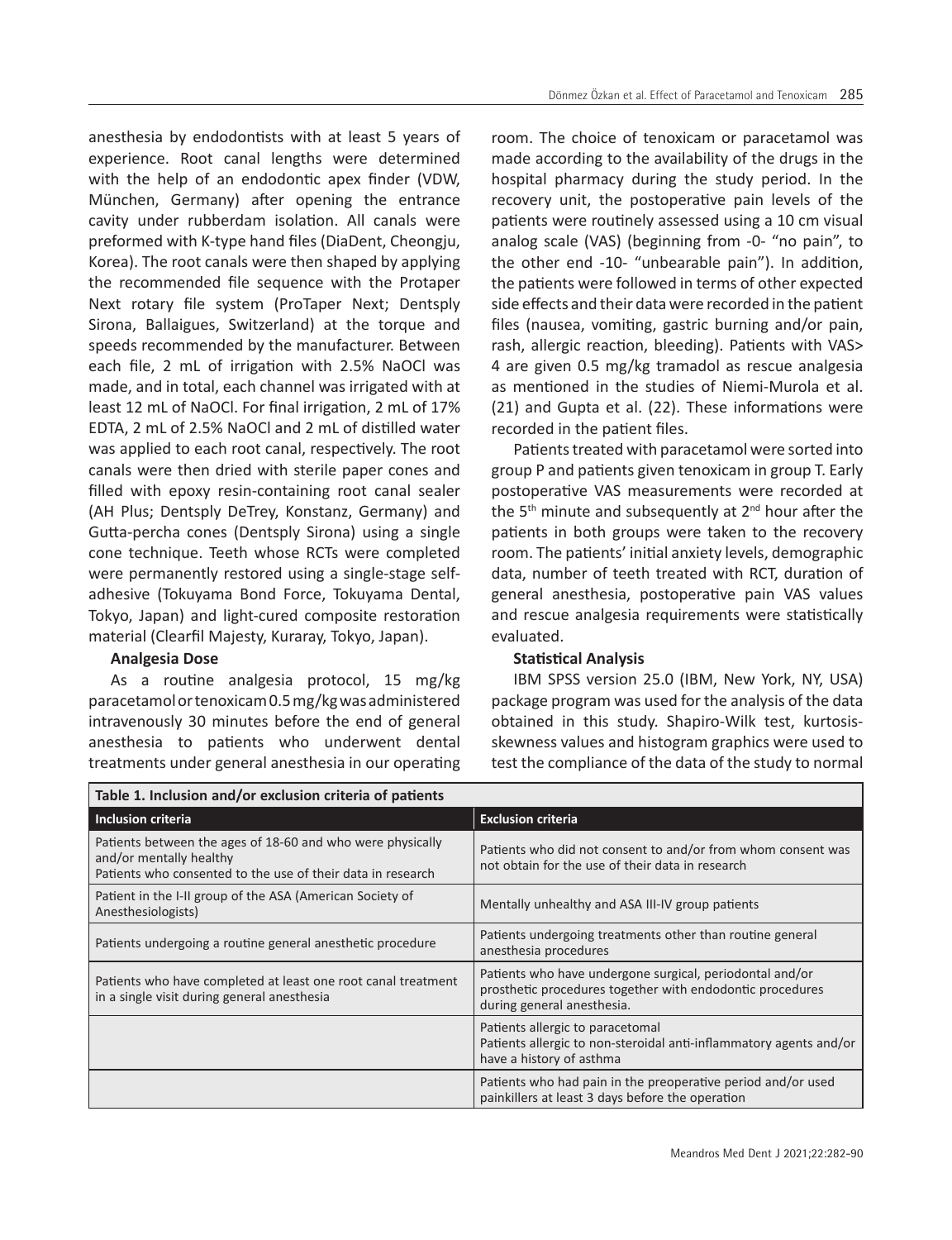distribution. Descriptive statistics were used to analyze demographic data. Repeated measures ANOVA test was used to evaluate VAS scores according to groups and measurement times. At the end of the  $2<sup>nd</sup>$  hour, whether there was a difference between NSAIDs in terms of the number of patients with a VAS score of 4 and above was examined by Fisher's Exact chi-square test.

#### **Results**

In the specified time range, 11 out of 83 adult patients who underwent RCT under general anesthesia were excluded from the study because they did not meet the inclusion criteria. Of the



**Figure 1.** Flow chart of the participants

remaining 72 patients, 32 were sorted into group P, 40 patients in group T. Three patients from group P and 1 patient from group T were excluded from the study due to missing data in their files. As a result, the data of 29 patients in group P and 39 patients in group T (68 patients in total) were analyzed (Figure 1). Demographic variables and clinical characteristics of the patients are as shown in Table 2. The number and the types of the treated teeth in the groups are as shown in Table 3.

No statistically significant difference was found between group T and group P in terms of demographic data, American Society of Anesthesiologists scores, duration of intraoperative anesthesia, and the number of teeth treated during RCT (p>0.05) (Table 2).

There was no difference between the averages of Beck Anxiety scores in the preoperative period in both groups, and both groups were found to have mildmoderate preoperative anxiety scores (Table 4).

In terms of postoperative pain values at  $5<sup>th</sup>$  minute (VAS 1), statistically significant lower VAS scores were observed in group T compared to group P (p=0.010) (Table 4). Similarly, in the postoperative pain values at the 2<sup>nd</sup> hour (VAS 2), statistically significantly lower VAS score averages were observed in group T compared to group P (p=0.019) (Table 4). Considering the differences in change over time, the effect of drugs on the mean of VAS score over time in both group P and group T was not statistically significant (p=0.452). Both drugs decreased the VAS score to the same extent over time (Figure 2). However, there was no significant difference between group T and group P in terms of rescue analgesia need (p=0.571) (Table 4).

Postoperative side effects were observed in 2 patients in group T (nausea-vomiting), in 1 patient in group P (mild epistaxis due to nasotracheal

| Table 2. Demographic data and intraoperative characteristics                               |                  |                 |       |  |  |  |
|--------------------------------------------------------------------------------------------|------------------|-----------------|-------|--|--|--|
|                                                                                            | <b>Tenoxicam</b> | Paracetamol     | p     |  |  |  |
| Age                                                                                        | 31.10±10.87      | 30.17±11.91     | 0.665 |  |  |  |
| Gender (f/m) (n)                                                                           | 21/18            | 14/15           | 0.808 |  |  |  |
| Weight (kg)                                                                                | 72.07±10.25      | 73.00±10.40     | 0.691 |  |  |  |
| Anesthesia duration                                                                        | 234.74±51.70     | 238.10±52.54    | 0.960 |  |  |  |
| Number of tretaed teeth                                                                    | $1.79 \pm 0.97$  | $1.75 \pm 0.83$ | 0.925 |  |  |  |
| ASA I/II(n)                                                                                | 32/7             | 24/5            | 0.940 |  |  |  |
| *Mean ± standard deviation. F: Female, m: Male, ASA: American Society of Anesthesiologists |                  |                 |       |  |  |  |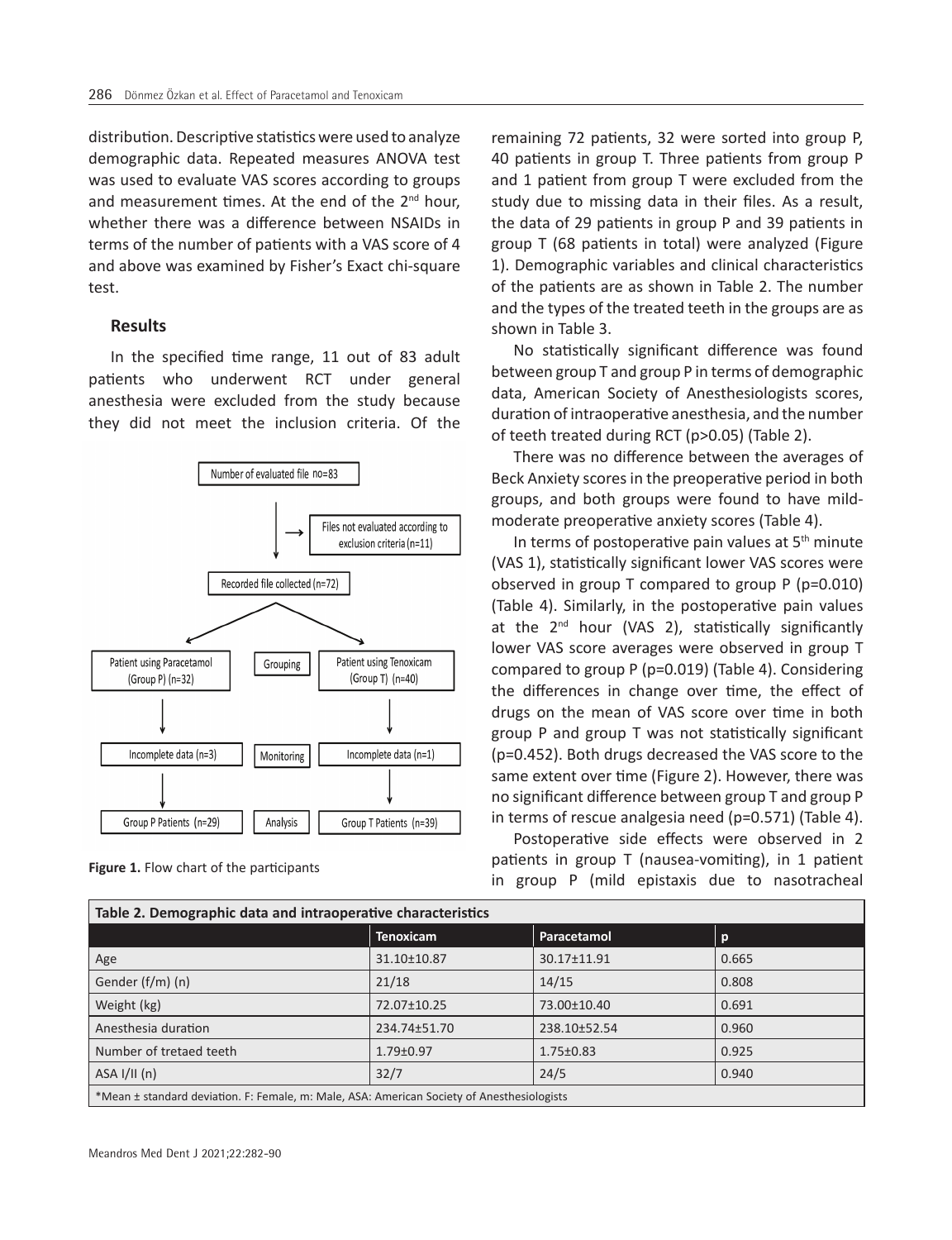intubation), and in 2 patients in group P (headache). No side effects were observed in other patients.

## **Discussion**

According to the findings of the present study, it was observed that significantly lower postoperative pain values were observed in both early period measurements (5 minutes and 2 hours after) in patients who received tenoxicam in endodontic treatments performed under general anesthesia compared to those who received paracetamol. Therefore, the first null hypothesis was rejected. Since, there was no statistically significant difference between the two groups in terms of the need for rescue analgesia, the second null hypothesis should be accepted.



**Figure 2.** The distribution of mean VAS scores between groups for checked time periods

VAS: Visual analog score

Pain is a condition that is oftentimes more important than the disease itself and often needs to be treated quickly (23). Since the most common clinical complication after RCT is pain (14), there are many studies in the literature on the management of pain after RCT (24,25); however, there is no study in the literature regarding the management of early pain after RCT under general anesthesia. Therefore, the results of the present study may highlight major issues in the literature. While intra-operative pain is prevented in endodontic treatments with effective local anesthesia methods and operative techniques, paracetamol, non-narcotic analgesics containing NSAIDs and narcotic analgesics are being used in postoperative pain management (16,24,25). An IV analgesic may be the preferred choice for patients who are unable to take drugs administered orally in the early postoperative period after general anesthesia and need rapid onset of analgesia (26). Tenoxicam is a NSAID with high potential in terms of its analgesic and anti-inflammatory effects, and due to its possible use in IV form, it is frequently preferred after surgical procedures under general anesthesia where oral administeration is not possible. Due to its long halflife and the sufficiency of a single dose tenoxicam has moved to the forefront in postoperative pain control for outpatient surgeries compared to other NSAI groups (27). Regarding these reasons, tenoxicam was chosen as an NSAID in the present study. However,

| Table 3. The number and types of the treated teeth in the groups |             |              |                  |              |  |  |
|------------------------------------------------------------------|-------------|--------------|------------------|--------------|--|--|
|                                                                  | Paracetamol |              | <b>Tenoxicam</b> |              |  |  |
|                                                                  | Maxilla (n) | Mandible (n) | Maxilla (n)      | Mandible (n) |  |  |
| Incisors                                                         |             |              | 11               |              |  |  |
| Canine                                                           |             |              |                  |              |  |  |
| Premolars                                                        |             |              | 10               |              |  |  |
| Molars                                                           |             |              |                  | 10           |  |  |
| Sum                                                              | 52          |              | 73               |              |  |  |

| Table 4. Visual analog scores and anxiety levels                                                                                       |                  |                  |          |  |  |  |
|----------------------------------------------------------------------------------------------------------------------------------------|------------------|------------------|----------|--|--|--|
|                                                                                                                                        | <b>Tenoxicam</b> | Paracetamol      | p        |  |  |  |
| $\sqrt{84}$ VAS 1 (5 <sup>th</sup> minute)                                                                                             | $2.94 \pm 0.21$  | $3.82 \pm 0.25$  | $0.010*$ |  |  |  |
| $\sqrt{VAS}$ 2 (2 <sup>nd</sup> hour)                                                                                                  | $1.20 \pm 0.75$  | $1.86 \pm 0.20$  | $0.019*$ |  |  |  |
| Rescue analgesia need                                                                                                                  |                  |                  | 0.571    |  |  |  |
| Anxiety level <sup>ß</sup>                                                                                                             | $14.69 \pm 0.17$ | $16.24 \pm 6.60$ | 0.452    |  |  |  |
| Mean $\pm$ standard deviation. *p<0.05, <sup>8</sup> Total anxiety score according to the Beck Anxiety scale. VAS: Visual analog score |                  |                  |          |  |  |  |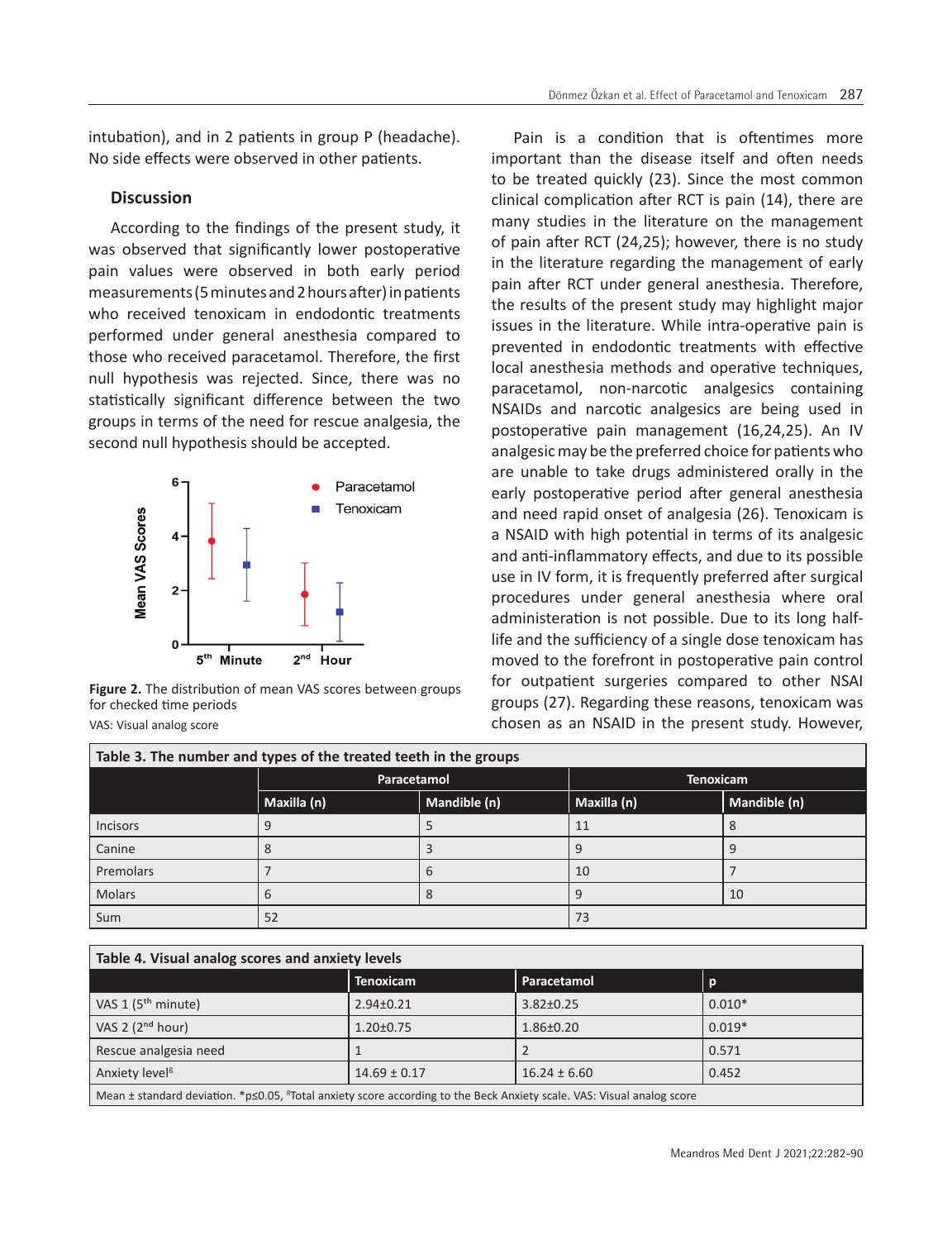NSAIDs have some undesirable side effects on many body systems, especially the gastrointestinal system, as well as their proven analgesic effects, reducing platelet aggregation and prolonging the bleeding time (28).

Paracetomol is also an another agent which can be administered intravenously, has a proven analgesic efficacy and less side effects compared to NSAIDs (26,29), hence it is an another agent of choice in pain control after endodontic treatment. Cheung and Rodrigo (30) used a single oral dose of 40 mg tenoxicam and 1,000 mg paracetamol in 30 dental surgery cases and reported that both drugs provided similar postoperative analgesia. Similar to our results, it has been reported that when administered as IV, tenoxicam provides an effective analgesia at doses of 20 mg and 40 mg especially after oral surgeries (29). Likewise, Gunusen et al. (31) reported that IV tenoxicam reduced both postoperative pain and additional need of morphine compared to paracetamol in abdominal hysteroctomy cases. However, unlike these studies, there are also studies that have found a superior postoperative efficiency with paracetamol (32). Hyllested et al. (32) argued that paracetamol is an appropriate alternative to NSAIDs, especially due to its low incidence of side effects, and that it should be a preferred option in high-risk patients. Khalili et al. (33) reported that there was no difference between paracetamol use alone and combined use of paracetamol with oxicam group NSAIDs especially in orthopedic operations. We are of the opinion that these different findings in analgesic efficacy comparison studies may be due to different surgery types.

In the present study, no significant side effects were observed due to the use of either paracetamol or tenoxicam. In the literature, there are different interpretations about side effects as well as increased analgesia efficacy regarding the use of both groups of drugs separately and in combination. Hyllested et al. (32) stated that combining paracetamol with NSAIDs may be appropriate due to the increased analgesic efficacy, but attention should be paid to the potential increase in side effects resulting from their combined use. The risk increases especially in longterm use without lowering the dose. Ong et al. (34) reported that the combination of long-acting NSAIDs such as paracetamol and tenoxicam theoretically has the disadvantage of pharmacokinetic incompatibility because tenoxicam has a much longer elimination half-life than paracetamol. On the other hand, Merry et al. (35) stated that the combination of NSAID and paracetamol minimizes the need for rescue analgesia and the side effects caused by opioid use. It is known that there is a relationship between plasma paracetamol concentrations and analgesic efficacy. Attempting to continually maintain paracetamol plasma concentrations may cause the dose to be increased above the required threshold during postoperative follow-up, increasing the risk of hepatotoxicity.

The most important limitation of this study is the small sample size. Surgical, prosthetic and periodontological procedures, which may effect postoperative pain, were also performed in patients who underwent dental procedures under general anesthesia, often with endodontic treatments. As a result, the population of the study was limited due to the exclusion of these processes.

The incidence of post operative pain after RCT has been associated with various factors in the literature such as age, gender, pulpal and periradicular status, tooth type, preoperative pain, sinus tracts, and operational factors (36,37). For his reasons, many factors such as tooth type, pulp and periradicular status of the patient have been tried to be standardized in studies related to postoperative pain after canal treatment in the literature (13,14,36,37). However, as stated above, the most important limitation of this study is its small sample size. Therefore, due to the limited number of patients evaluated in this study, standardization of other factors had to be ignored. Therefore, this issue is another limitation of this study. Consequently, we think that the results of this study should be reconfirmed in larger patient populations with new studies.

## **Conclusion**

As a result, IV tenoxicam provides more effective postoperative analgesia than IV paracetomol in the management of postoperative pain after RCTs performed in single visit under general anesthesia. In addition, since there is no difference between the two drugs in terms of rescue analgesia frequency and paracetomol has less side effects than NSAIDs, it makes IV paracetomal administration preferable in RCT treatments under general anesthesia.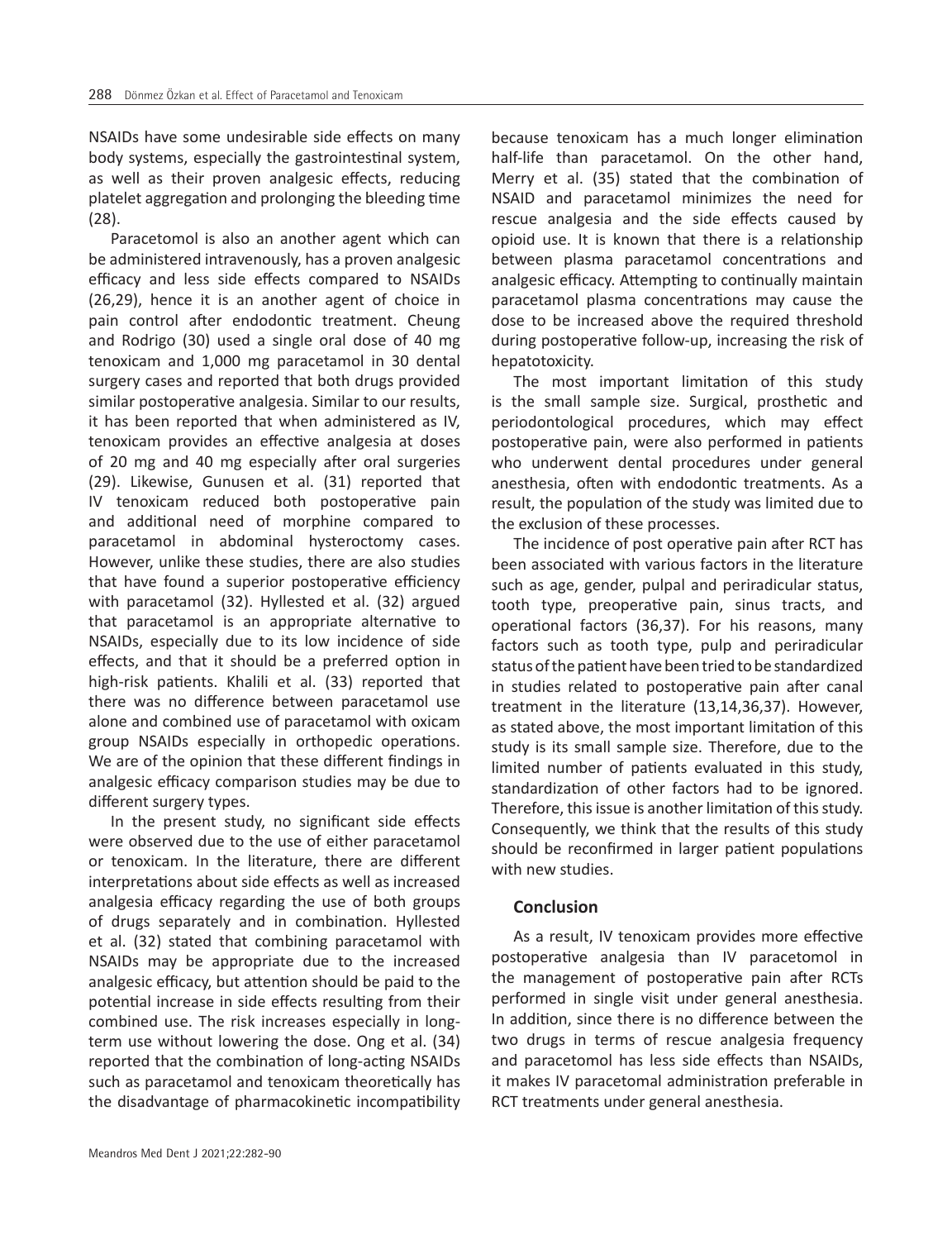## **Ethics**

**Ethics Committee Approval:** This study was conducted with an approval from the Non-Invasive Clinical Research Ethics Committee (protocol no: 2020/75, date: 02.07.2020) of the Faculty of Medicine Aydın Adnan Menderes University.

**Informed Consent:** Retrospective study. Peer-review: Externally peer-reviewed.

#### **Authorship Contributions**

Concept: H.D.Ö., Ö.K., S.Y.Ö., P.A.O., Design: Ö.K., H.D.Ö., Supervision: Ö.K., H.D.Ö., Fundings: H.D.Ö., Ö.K., S.Y.Ö., P.A.O., Materials: H.D.Ö., P.A.O., Ö.K., Data Collection or Processing: Ö.K., Analysis or Interpretation: Ö.K., Literature Search: Ö.K., H.D.Ö., Writing: Ö.K., H.D.Ö., Critical Review: S.Y.Ö., P.A.O.

**Conflict of Interest:** No conflict of interest was declared by the authors.

**Financial Disclosure:** The authors declared that this study received no financial support.

## **References**

- 1. Köroğlu A, Durkan R. An evaluation of the etiology and the treatment procedures of dental anxiety syndrome encountered in dental applications. J Dent Fac Atatürk Uni 2010; 2010: 205- 12.
- 2. Erten H, Akarslan ZZ, Bodrumlu E. Dental fear and anxiety levels of patients attending a dental clinic. Quintessence Int 2006; 37: 304-10.
- 3. Firat D, Tunc EP, Sar V. Dental anxiety among adults in Turkey. J Contemp Dent Pract 2006;7:75-82.
- 4. Ay S, Öztürk M. Bilinçli sedasyon. Cumhuriyet Dental Journal 2000; 3: 121-6.
- 5. Baygin O, Tuzuner T, Isik B, Kusgoz A, Tanriver M. Comparison of pre-emptive ibuprofen, paracetamol, and placebo administration in reducing post-operative pain in primary tooth extraction. Int J Paediatr Dent 2011; 21: 306-13.
- 6. Strassels SA, McNicol E, Suleman R. Postoperative pain management: a practical review, part 1. Am J Health Syst Pharm 2005; 62: 1904-16.
- 7. Forrest JB, Heitlinger EL, Revell S. Ketorolac for postoperative pain management in children. Drug Saf 1997; 16: 309-29.
- 8. Çetin N, Eşer İ. Hasta kontrollü analjezi yöntemine ilişkin verilen hasta eğitiminin postoperatif ağrının giderilmesine etkisinin incelenmesi. Ege Üniversitesi Hemşirelik Fakültesi Dergisi 2006; 22: 15-25.
- 9. Pasero C, McCaffery M. When patients can't report pain. Assessing patients with communication difficulties. Am J Nurs 2000; 100: 22-3.
- 10. Linas N, Faulks D, Hennequin M, Cousson PY. Conservative and endodontic treatment performed under general anesthesia: A

discussion of protocols and outcomes. Spec Care Dentist 2019; 39: 453-63.

- 11. Çağıran EY, Efeoğlu C, Balcıoğlu T, Koca H. Mental retarde hastalarda dental tedavi: Retrospektif inceleme. Turkiye Klinikleri J Med Sci 2011; 31: 830-6.
- 12. Özkan AS, Erdoğan MA, Şanlı M, Kaçmaz O, Durmuş M, Çolak C. Retrospective Evaluation of Dental Treatment under General Anaesthesia. Turk J Anaesthesiol Reanim 2015; 43: 332-6.
- 13. Gondim E Jr, Setzer FC, Dos Carmo CB, Kim S. Postoperative pain after the application of two different irrigation devices in a prospective randomized clinical trial. J Endod 2010; 36: 1295- 301.
- 14. Sathorn C, Parashos P, Messer H. The prevalence of postoperative pain and flare-up in single- and multiple-visit endodontic treatment: a systematic review. Int Endod J 2008; 41: 91-9.
- 15. Torabinejad M, Kettering JD, McGraw JC, Cummings RR, Dwyer TG, Tobias TS. Factors associated with endodontic interappointment emergencies of teeth with necrotic pulps. J Endod 1988; 14: 261-6.
- 16. Kaya Üreyen K, Çiçek E, Aşçı H. Endodontide ağrı ve analjezik kullanımı. SDÜ Sağlık Bilimleri Dergisi 2013; 4: 39-45.
- 17. Unal SS, Aksoy M, Ahiskalioglu A, Erdem AF, Adanur S. The effect of intravenous preemptive paracetamol on postoperative fentanyl consumption in patients undergoing open nephrectomy: a prospective randomized study. Niger J Clin Pract 2015; 18: 68- 74.
- 18. İnal MA, Baran İ, Polat R, Özlü O. Laparoskopik kolesistektomi cerrahisinde anestezi indüksiyonu sonrası verilen deksketoprofen trometamol ve tenoksikamın postoperatif tramadol tüketimi üzerine etkilerinin karşılaştırılması. Türkiye Klinikleri J Anest Reanim 2016; 14: 7-13.
- 19. Needleman HL, Harpavat S, Wu S, Allred EN, Berde C. Postoperative pain and other sequelae of dental rehabilitations performed on children under general anesthesia. Pediatr Dent 2008; 30: 111-21.
- 20. Wong M, Copp PE, Haas DA. Postoperative Pain in Children After Dentistry Under General Anesthesia. Anesth Prog 2015; 62: 140- 52.
- 21. Niemi-Murola L, Pöyhiä R, Onkinen K, Rhen B, Mäkelä A, Niemi TT. Patient satisfaction with postoperative pain management- effect of preoperative factors. Pain Manag Nurs 2007; 8: 122-9.
- 22. Gupta R, Bogra J, Verma R, Kohli M, Kushwaha JK, Kumar S. Dexmedetomidine as an intrathecal adjuvant for postoperative analgesia. Indian J Anaesth 2011; 55: 347-51.
- 23. Alaçam T, Görgül G, Darendeliler S, Bala O. Endodontik tedavi ̇ sonrası ağrı kontrolünde naproksen sodyumun kullanılması. GÜ Dişhek Fak Derg 1991; 8: 1-19.
- 24. Wells LK, Drum M, Nusstein J, Reader A, Beck M. Efficacy of Ibuprofen and ibuprofen/acetaminophen on postoperative pain in symptomatic patients with a pulpal diagnosis of necrosis. J Endod 2011; 37: 1608-12.
- 25. Fuller M, Younkin K, Drum M, Reader A, Nusstein J, Fowler S. Postoperative Pain Management with Oral Methylprednisolone in Symptomatic Patients with a Pulpal Diagnosis of Necrosis: A